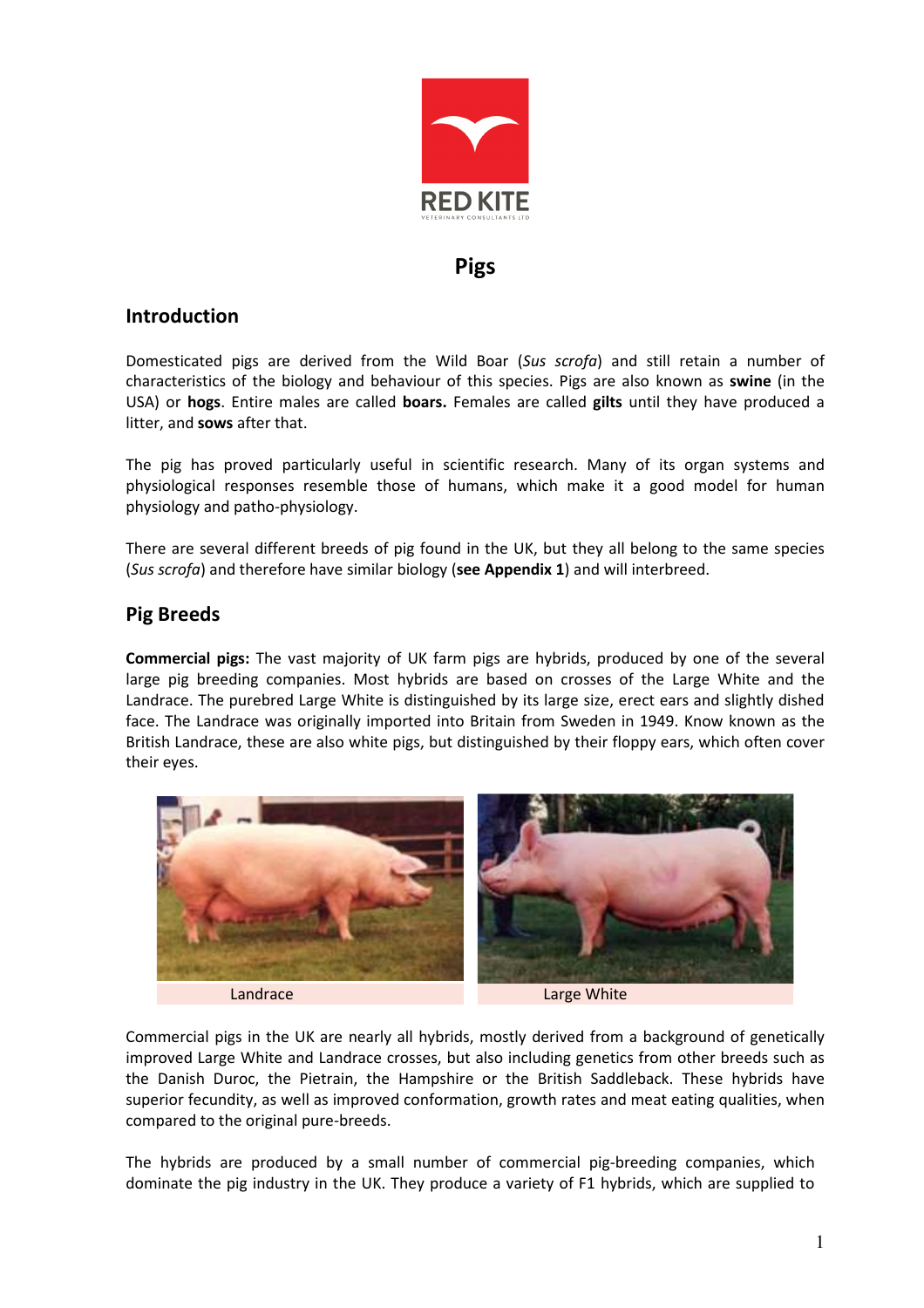"multiplier" farms, either owned by the company, or under their control, where the next (F2) generation is produced, for sale to commercial pig farmers. The commercial farmers will cross the F2 hybrid with a terminal sire (also produced by the breeding company) to produce the slaughter generation piglets for sale to the abattoir.

#### Miniature Pigs

Also known as mini-pigs, these lines were originally developed by selecting and breeding from naturally occurring small pigs. These programmes took place in a number of different establishments in Europe, before they were introduced into the USA in the 1980s. They are particularly suitable for use in research because of their small size, their in-bred genetics, and their high health status. However, because they are inbred, their fertility and fecundity are much less than those of commercial pigs.

There are currently three breeds of mini-pig commonly used in research:

Yucatan Minipigs are a naturally occurring small breed of pig originating from Southern Mexico. They have been in-bred to produce two distinct lines, one with an adult bodyweight of around 40- 50kg and the other 70kg. They generally have a dark skin with sparse haircoat.

Gottingen Minipigs were originally bred at the University of Göttingen (Germany) by crossing Minnesota pigs with the Vietnamese pot-bellied pig. These were then back-crossed with the German Landrace and selected for small body weight to produce a white miniature pig of adult bodyweight 35-40kg. Adult pigs weigh around 100kg.

Minnesota Minipigs were originally bred by the University of Minnesota. They are the largest of the mini pig breeds, with adult boars weighing approximately 150 kgs, and are less commonly used.





Yucatan mini-pigs Göttingen mini-pig

There are also several other breeds of small pig found in the UK, and some of these have become increasingly popular as pets. They include the Vietnamese pot-bellied pig and the KuneKune.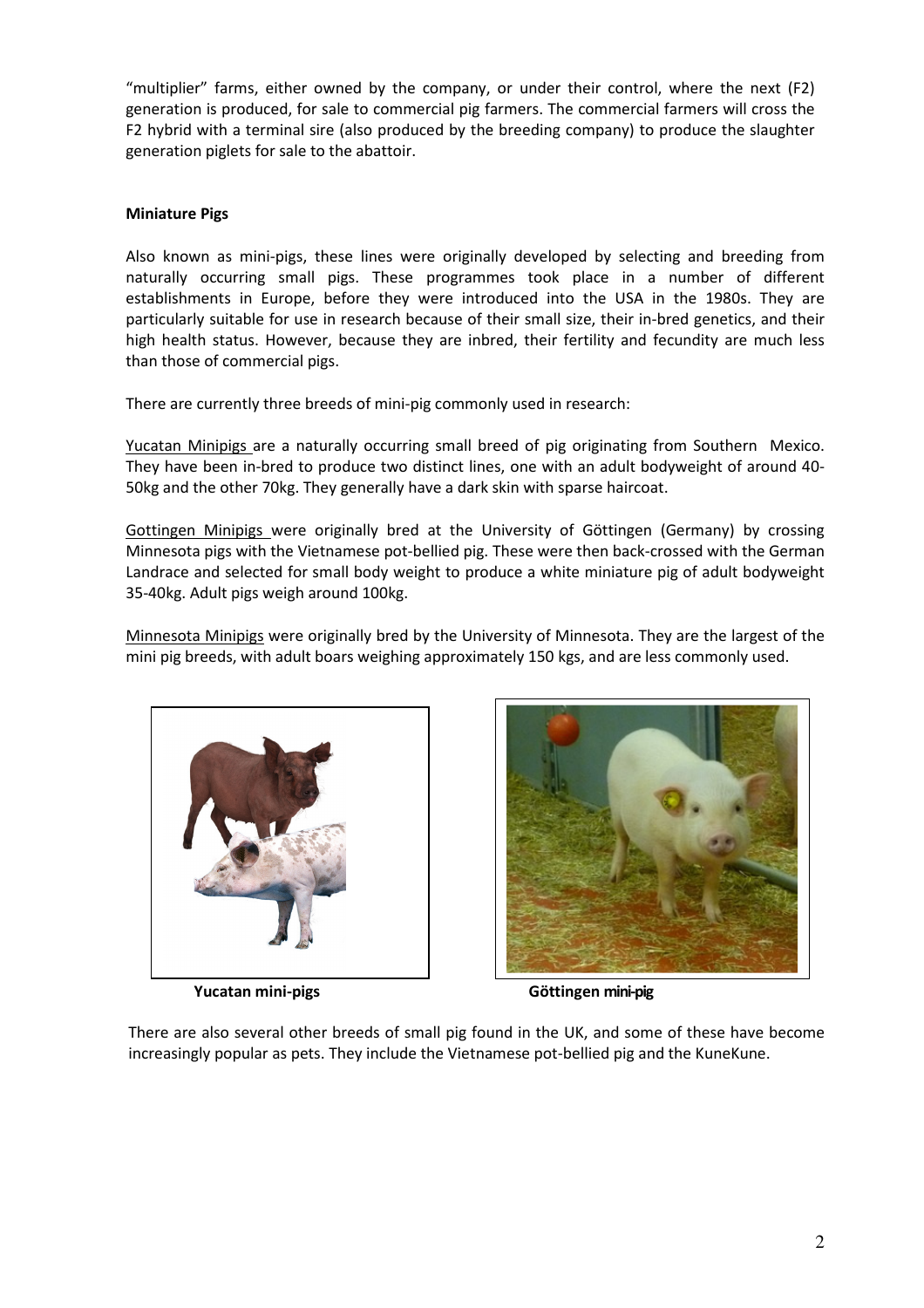# Biology

In many respects, the pig resembles the human, which is what makes it a good model for many human conditions.

Skin and hair: Pigs have a thick layer of subcutaneous fat, which makes the skin relatively fixed to underlying tissues when compared to other species. There is usually only a sparse hair covering, although pigs reared outdoors will grow thicker coats.

Digestive system: Pigs are simple-stomached omnivores, with a digestive system similar to that of humans, although they retain a large caecum.

Reproductive system: Sows come into oestrus every 21 days from about 6 months of age (80kgs). The oestrous cycle continues throughout the year, unlike sheep and goats.

Young female sows (gilts) are first mated at 6-8 months of age (200-220 days of age – 100-125kgs bodyweight). Mating (service) may be naturally, by boar, or by artificial insemination (AI). Pig semen possesses the advantage that in suitable diluents, it will survive in the fresh state for up to 3 days. This has led to the major breeding companies developing AI centres to supply farms with fresh semen from high genetic merit boars on a daily basis. Frozen pig embryos are not viable, and so embryo transfer is not yet possible in this species.

Gestation length is 113-115 days and litters of 8-14 can be expected. Piglets remain on the dam for 28 days before weaning and the sow is re-mated at the first oestrus post-weaning (4-5 days).

Sows continue to breed throughout the year, most farrowing just over twice a year and producing an average of about 23 piglets / year.

The various breeds of 'miniature pigs' used in research have similar oestrus cycles and gestation lengths to other pigs, but generally come into puberty earlier than larger pigs, and produce considerably fewer piglets. The average litter size for Göttingen minipigs is 6 piglets (range  $2 - 8$ ) piglets).

|                                  | <b>Commercial Hybrid</b>     | Yucatan              |  |
|----------------------------------|------------------------------|----------------------|--|
| Adult weight of Large White sow  | 200-250kg                    | 70-80 <sub>kg</sub>  |  |
| Adult weight of large White boar | 300-350 kg                   | 100 kg               |  |
| Life span                        | 15 years                     | 8 years              |  |
| Oestrous cycle                   | 21 days (20-22)              | 20 days (19-21)      |  |
| Gestation period                 | 113-115 days                 | 113-115 days         |  |
| Litter size                      | $8 - 14$                     | $4-6$                |  |
| Weight at birth                  | 1.3 <sub>kg</sub>            | $0.56$ <sub>kg</sub> |  |
| Weaning age                      | 28 days                      | 35-42 days           |  |
| Age at sexual maturity           | 6-8 months                   | $4 - 5$ months       |  |
| <b>Blood volume</b>              | 65ml/kg                      |                      |  |
|                                  |                              |                      |  |
| Temperature                      | $38.6 - 39.2$ <sup>°</sup> C |                      |  |
| Respiratory rate                 | $12 - 16$ / minute           |                      |  |
| Heart rate                       | $50 - 100$ / minute          |                      |  |
| <b>Blood volume</b>              | 65ml/kg                      |                      |  |

### Some normal biological values for pigs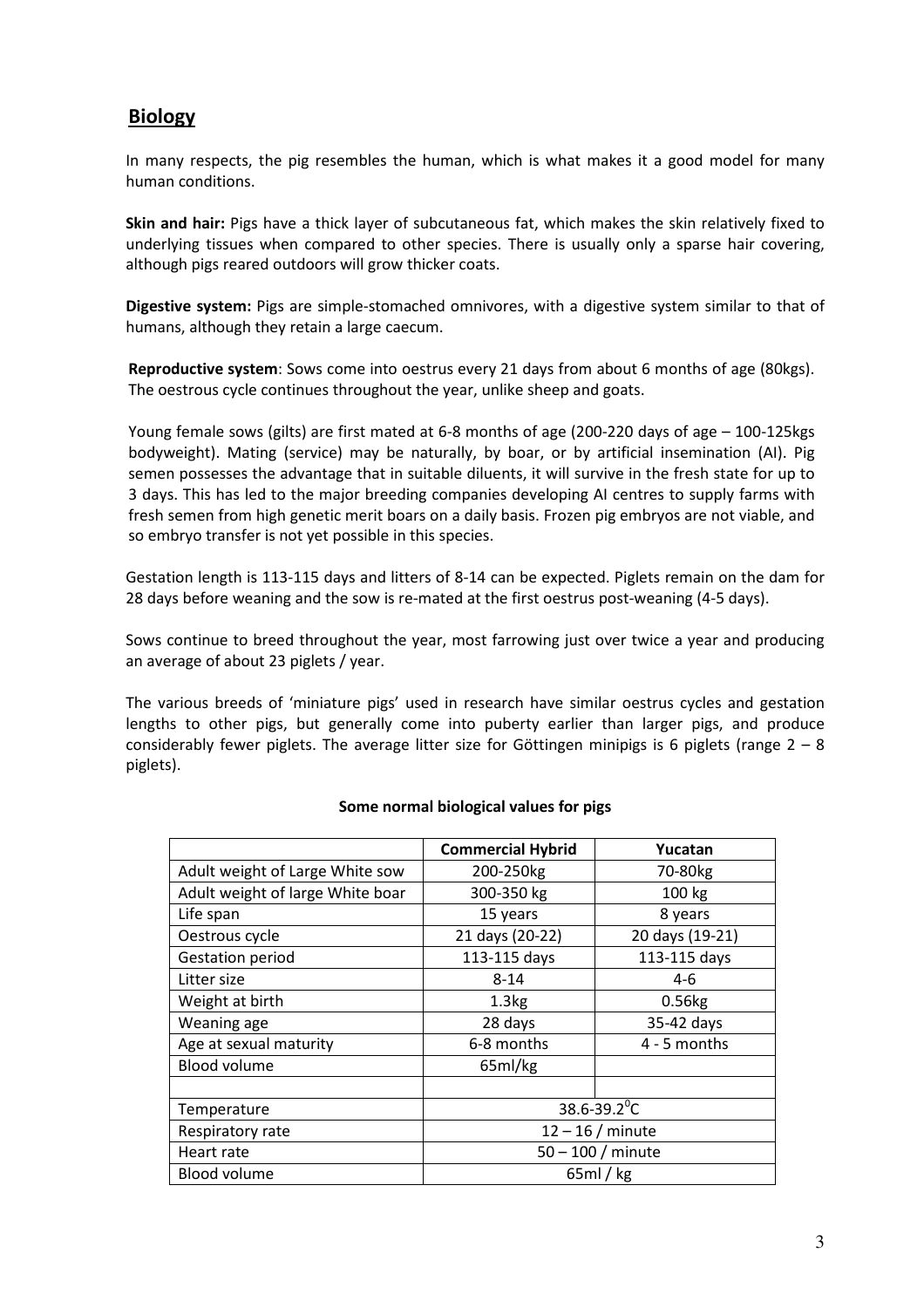## Husbandry

Housing: In the UK, the majority of pigs are housed indoors throughout their life, although there are some large outdoor pig herds kept in certain areas of the country. The outdoor system of pigkeeping started in the 1950s in South Oxfordshire, and this remains the largest outdoor pig production area in the UK.

Sows and gilts are kept in groups, either on straw, or slats, or in stalls, or outdoors. In some countries, sows may be tethered, but this is no longer allowed in the UK. The use of sow stalls is also being phased out under welfare legislation. Outdoor sows normally have communal kennels for shelter and shade.

If kept indoors, the sows are confined in a farrowing pen or 'crate' for the perinatal period, to protect the piglets from crushing. Within the farrowing pen there is a 'safe area' for the piglets, with a heat lamp or pad to maintain the optimum temperature. This attracts them away from the sow, where they may be easily injured or killed by crushing when the sow lies down. Outdoor sows are provided with an "ark" in which they farrow and rear their litter until weaning.

Once the piglets are weaned from the sow they are moved to group pens with other litters (usually grouped by size). These pens are initially kept considerably warmer than adult accommodation (27- 30ºC for newly weaned, 21-24ºC for 6 weeks old and older). Indoor pigs will be kept on straw or other bedding, or possibly on slatted floors. Piglets reared outdoors will have a roofed shelter with additional bedding and a heat source, as well as an outdoor run.

Temperature and Humidity: Pigs kept outdoors, will obviously be maintained at ambient temperature and humidity. Pigs kept indoors in enclosed conditions should have a room temperature within the HO recommended limits of 15-24 $\rm ^{o}$ C.

The temperature selected will be determined by the age of the animal. Temperature regulation should ensure that there are no undue fluctuations beyond a bandwidth of  $4^0$ C. The room temperatures should be continuously monitored by instruments that are checked at least once daily.

Extremes in relative humidity can have adverse effects on the well being of animals and, by affecting the rate of heat loss, can influence activity and food intake. The RH in pig accommodation should be 55% +-10%.

Ventilation: The ventilation of a controlled environment room is related to its stocking density and to the heat generated by the animals and equipment in the room. For pigs, 10-12 room changes may be adequate. A good indication of the effectiveness of the system will be absence of significant odour on first entering the room. It is important that the ventilation system ensures good air circulation without creating draughts.

Lighting: Ideally this should be natural, but in some secure accommodation this may not be possible. A 12:12, light:dark cycle is acceptable for farm animals. Interruptions of this cycle will affect the circadian rhythm, which may affect breeding and is generally undesirable.

Noise: If radios are used, they should be at low volume and must be turned off at night. The HO Code of Practice suggests that the general background level of noise in an empty animal room should be below 50 dB and free from distinct tonal content.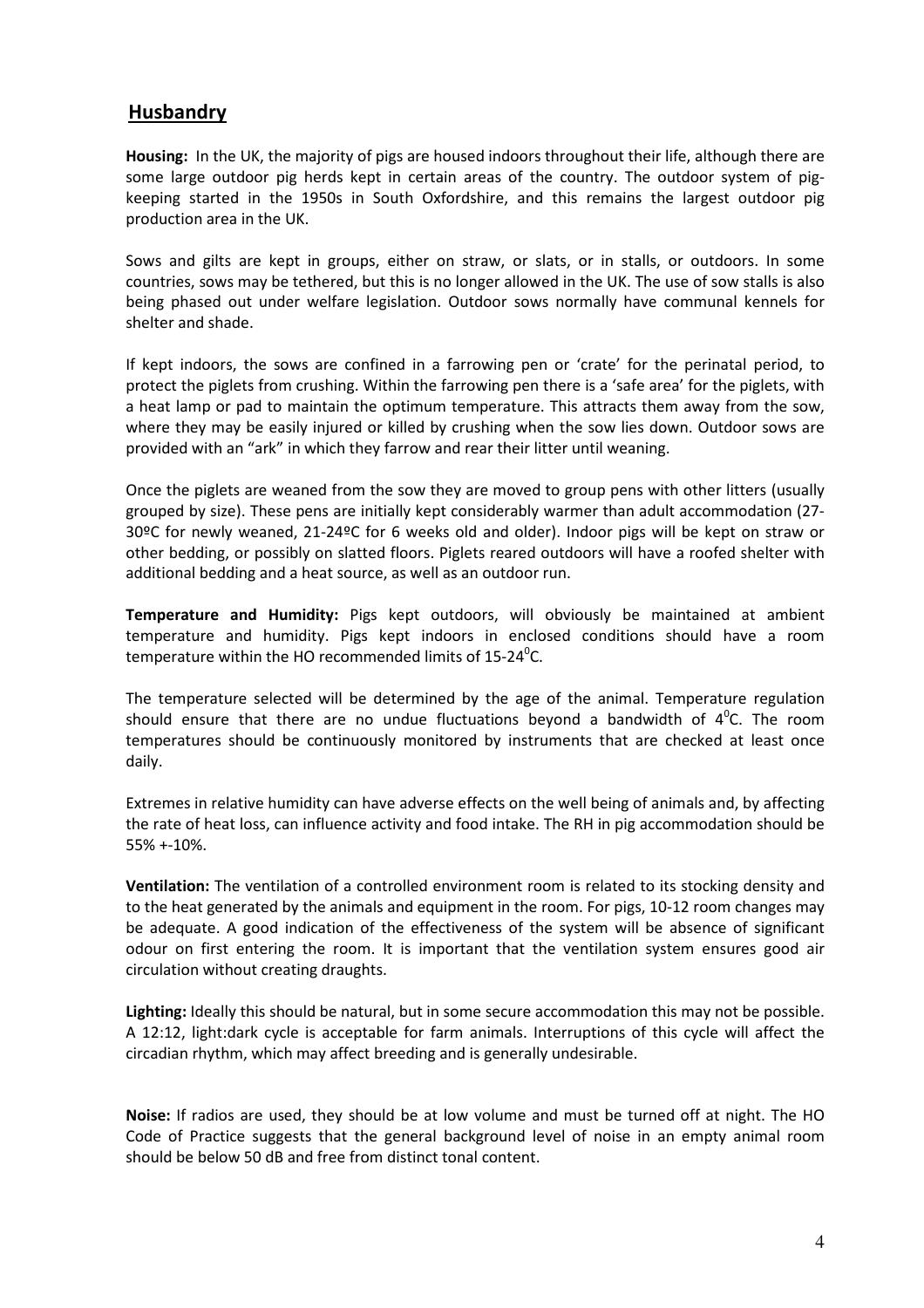#### Stocking densities: The HO guidelines on pen dimensions for pigs are given below:

| Bodyweight  | Min floor area $m2$ | Min floor area m <sup>2</sup> | Min feed rack/head |
|-------------|---------------------|-------------------------------|--------------------|
|             | Group housed        | Single housed                 | in metres          |
| <30 kgs     | 1.0                 | 2.0                           | 0.20               |
| 30-50 kgs   | 1.3                 | 2.0                           | 0.25               |
| 50-100 kgs  | 2.0                 | 3.0                           | 0.30               |
| 100-150 kgs | 2.7                 | 4.0                           | 0.35               |
| $>150$ kgs  | 3.75                | 5.0                           | 0.40               |
| Adult boar  |                     | 7.5                           | 0.5                |

Group housing is to be preferred whenever possible. Pens should be free of projections that may present a hazard to animals and staff.

Feeding: Pigs are omnivorous, with a digestive system similar to humans. In the wild, pigs will eat a wide range of foods including roots, fruit, nuts, fungi, insects, small mammals and carrion. The majority of farmed pigs in the UK are fed on compounded, manufactured food, based on cereals. Pigs kept outdoors will also root for food in the ground. Those kept indoors will root in the bedding and consume some straw.

Specialist diets are available for each stage of pig production (piglet creep, grower ration, pregnant and lactating rations etc.). These will be balanced as complete feeds by the addition of a variety of other components, which may include fish meal, soya bean-meal, vitamins & mineral supplements. Many commercial diets for growing pigs used to contain antibiotics for growth promotion and disease prevention, but these are now banned in the UK, except for the treatment of disease under veterinary prescription.

Not only is it important to feed the correct rations but, unless the pigs are fed *ad libitum*, you must also ensure that there is adequate space for all of the animals in a pen to feed at the same time. This will help to avoid bullying at feeding time.

Water: Fresh water must be provided at all times. This may be from a trough, bowl drinker or nipple drinker.

Bedding: Pigs may be bedded on deep straw, wood chips, shavings or similar. If slatted floors are used, the design and finish must allow the animals to lie comfortably without injury to legs, feet or udder. If pigs are housed on concrete, as in controlled environment rooms, the flooring should be non-slip and mats should be used to protect pressure points.

Environmental enrichment: Pigs are gregarious, curious, social animals which live in groups. Within these groups, they establish a dominance hierarchy from early in life, and any subsequent mixing into different groups can result in fighting and threats until a new hierarchy is established. Generally, they respond very well to environmental enrichment, and playthings, such as balls, toys, tyres, straw bales etc. should always be provided in their pen.

Usually pigs are housed in groups of up to 15 or 20 animals. However, boars can be aggressive to other males and these are generally housed alone if kept indoors.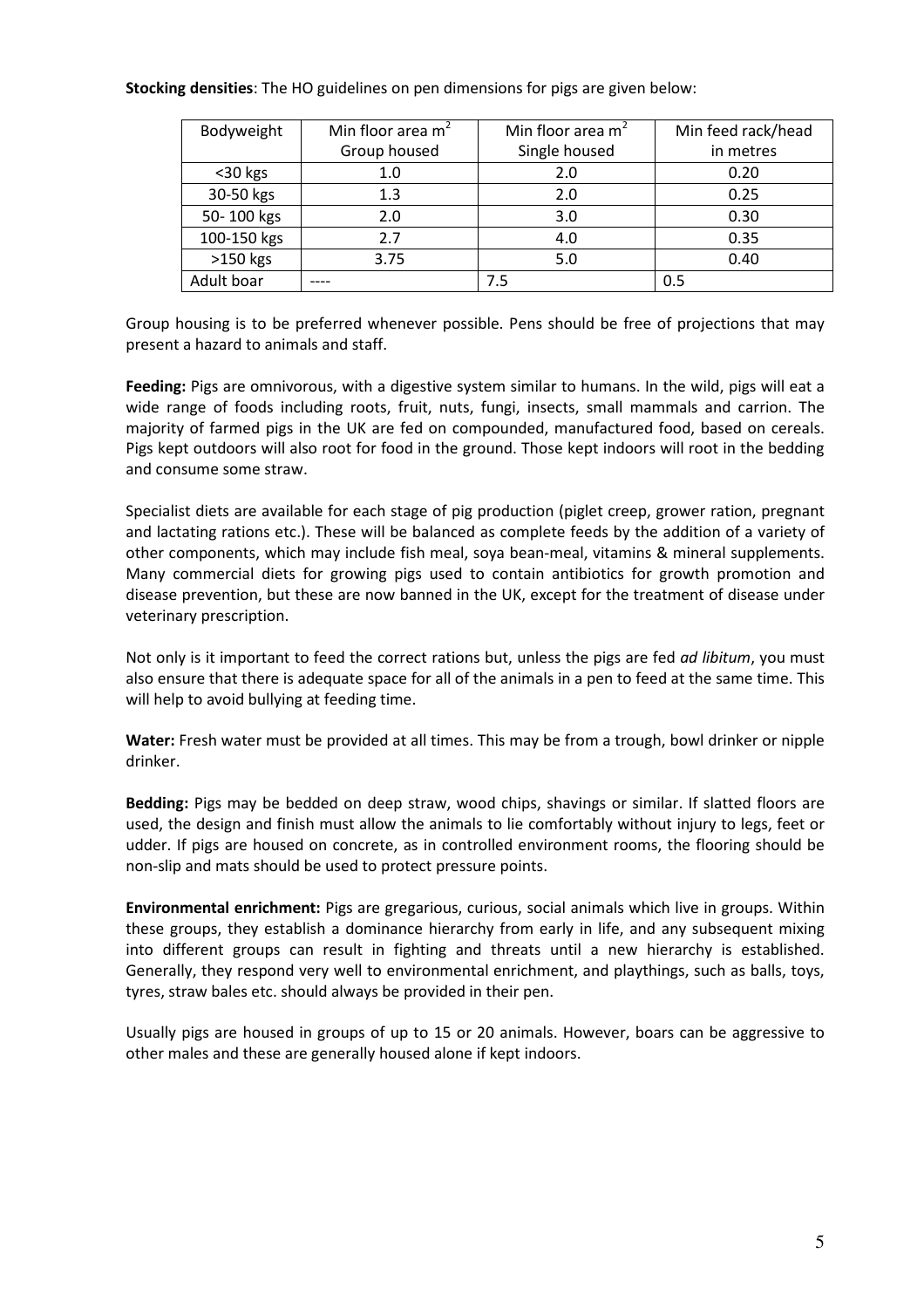# Personal Safety

### 1) Handling and restraint

Although trained animal attendants should always be available to give assistance, licence holders must be aware of the potential dangers when handling pigs and be aware of ways to reduce the risk of injury to themselves or the animals. It should be remembered that normally placid animals can sometimes become aggressive when ill, rearing young or subjected to rough handling, loud noises or sudden changes in environment.

Methods of handling and restraint of pigs will be demonstrated in the practical, and tuition given in basic techniques to allow the licence holder to feel confident in approaching and handling pigs.

The handling methods adopted should balance minimum effective restraint and least risk.

The following points must be considered:

- 1. Whenever possible ensure you have arranged for a competent animal attendant to be available to give assistance and advice on handling of any large animal.
- 2. Safety boots and protective clothing should be worn at all times.
- 3. Before entering any pen or room ensure that you have fully explained your intentions to the attendants and any particular way in which you may require the animals to be restrained and for how long.
- 4. Consider whether the use of a sedative would be beneficial to the animal, and/or the handler. Advice on their use should be obtained from the Named Veterinary Surgeon.
- 5. Always approach pigs slowly and with caution, noting any abnormal behaviour. Do not chase them, a practice that can soon lead to injury of staff or the animals, but restrict them into as small a space as possible before catching.

The greatest care should always be exercised when approaching and handling pigs. Larger boars can weigh 300kgs, and can be very dangerous. The teeth of adult sows and boars can inflict very serious wounds, usually to the legs of the handler, so the use of a "pig board" to protect against this risk is advisable.

Like humans, animals differ from one another in temperament and in response to activity in their immediate environment. Otherwise quiet animals may react violently or unpredictably when:

- 1. placed in strange surroundings;
- 2. separated from others;
- 3. frightened by sudden movement or strange objects;
- 4. they have been injured;
- 5. they are getting to their feet on slippery floors;
- 6. the nursing mother feels that the young are threatened. In particular, a squealing piglet may cause the sow to attack and bite the intruder. Note that a squealing piglet in another pen may upset an unrelated sow, provoking her to attack:
- 7. they have previously been roughly handled.

The presence of the attendant or other competent person is essential before an animal is approached. Make a careful note of the general terrain, e.g. whether there are bales or deep straw on the floor that could impair movement and cause tripping. Also, whether there are projections, such as water bowls, which could impede escape or cause injury if you where thrown against them. A slippery floor is an additional hazard often encountered.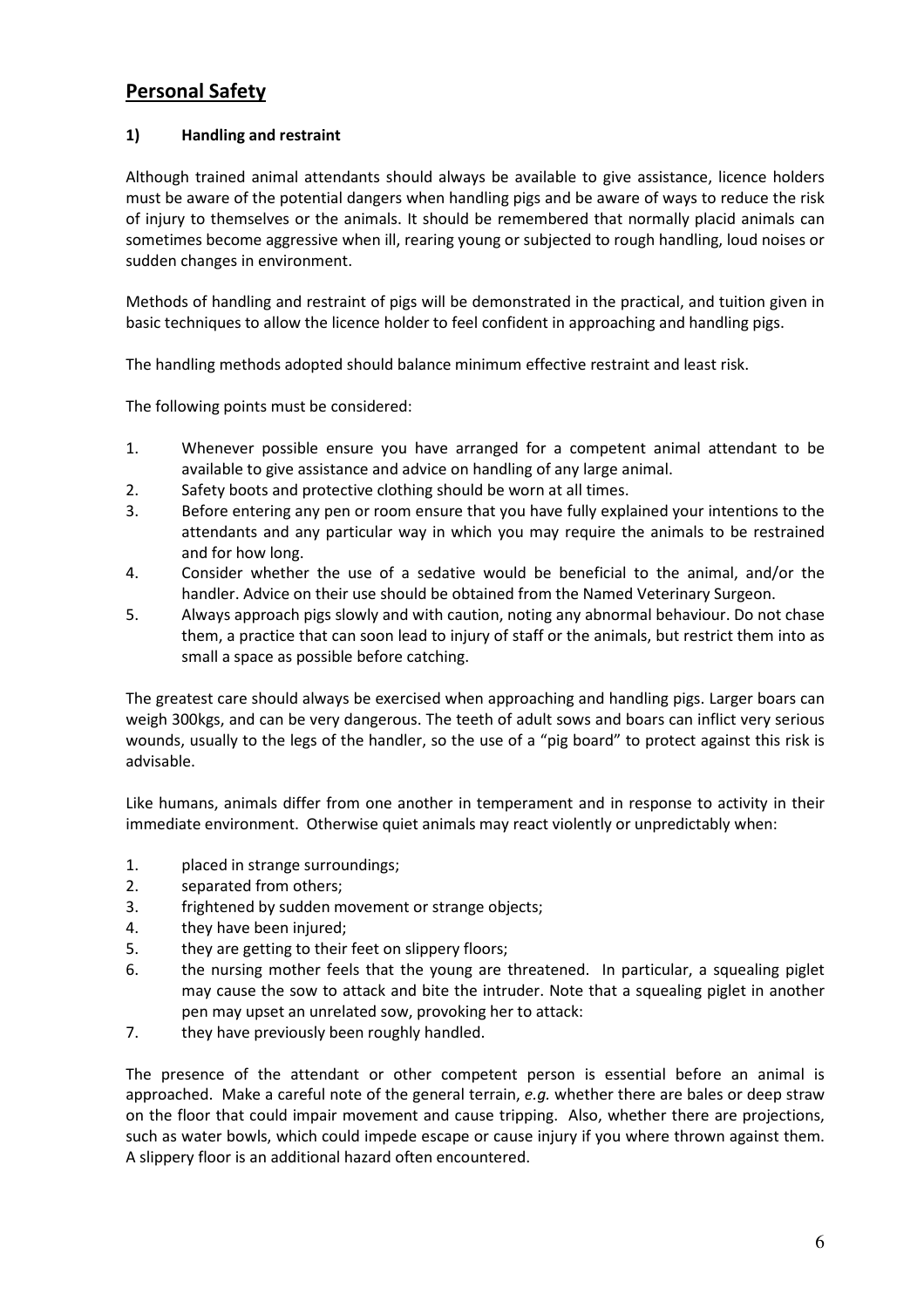Also let the animal become aware of your presence by talking to it. Approach cautiously and avoid causing undue excitement. Any animal may move around at first but be patient and deliberate in your movements, and be ready for retreat. Do not attempt to handle an animal without additional help.

Never step over any recumbent animal but always walk carefully round it. No matter how well you think you know an animal, always be alert to possible changes in behaviour.

Do not let frustration cause you to become impatient and abandon caution if an animal is persistently awkward. Any type of inconsiderate behaviour and possible loss of temper is an admission of failure which will only excite the animal and may make it more difficult for you to approach next time. Consider other methods of restraint or get more help.

### 2) Zoonotic diseases

A number of pig diseases are transmissible to humans, as follows:

- Salmonellosis, especially Salmonella typhimurium.
- E Coli including O157 strains
- Streptococcal meningitis
- Anthrax
- **Erysipelas**
- Ringworm (a fungal skin infection) (Trichophyton and Microsporum species)

### Minor Procedures

1) Restraint: Before attempting to carry out any procedure on a pig, ensure that it is suitably restrained using the assistance of one or more competent animal handlers. It is useful to remember that animals may frequently be more disturbed by inadequate or incorrect restraint than by the experimental procedure itself.

Pigs up to 25kg can be confined in a small space and picked up by holding a hind leg and supporting the weight under the belly. The pig can then be transferred to a trestle holding a trough, or if small enough, held in their arms by an attendant.

Sows or large pigs can be restrained in a crate, or held with a noose (known as a snatch) around the nose.

2) Identification: Pigs are normally identified by the use of a plastic ear tag, although microchips and tattooing can also be used.

3) Administration of substances: The inoculation sites and sampling techniques for pigs will be demonstrated during the practical session. The best site for subcutaneous injection is in the loose skin immediately behind the ear. Intramuscular injections can be given either in the neck muscles, or in the gluteal muscles of the hind leg. There are very few superficial veins suitable for intravenous injection. Virtually the only one available is the marginal ear vein, as the jugular lies buried beneath too much fat for accurate placement.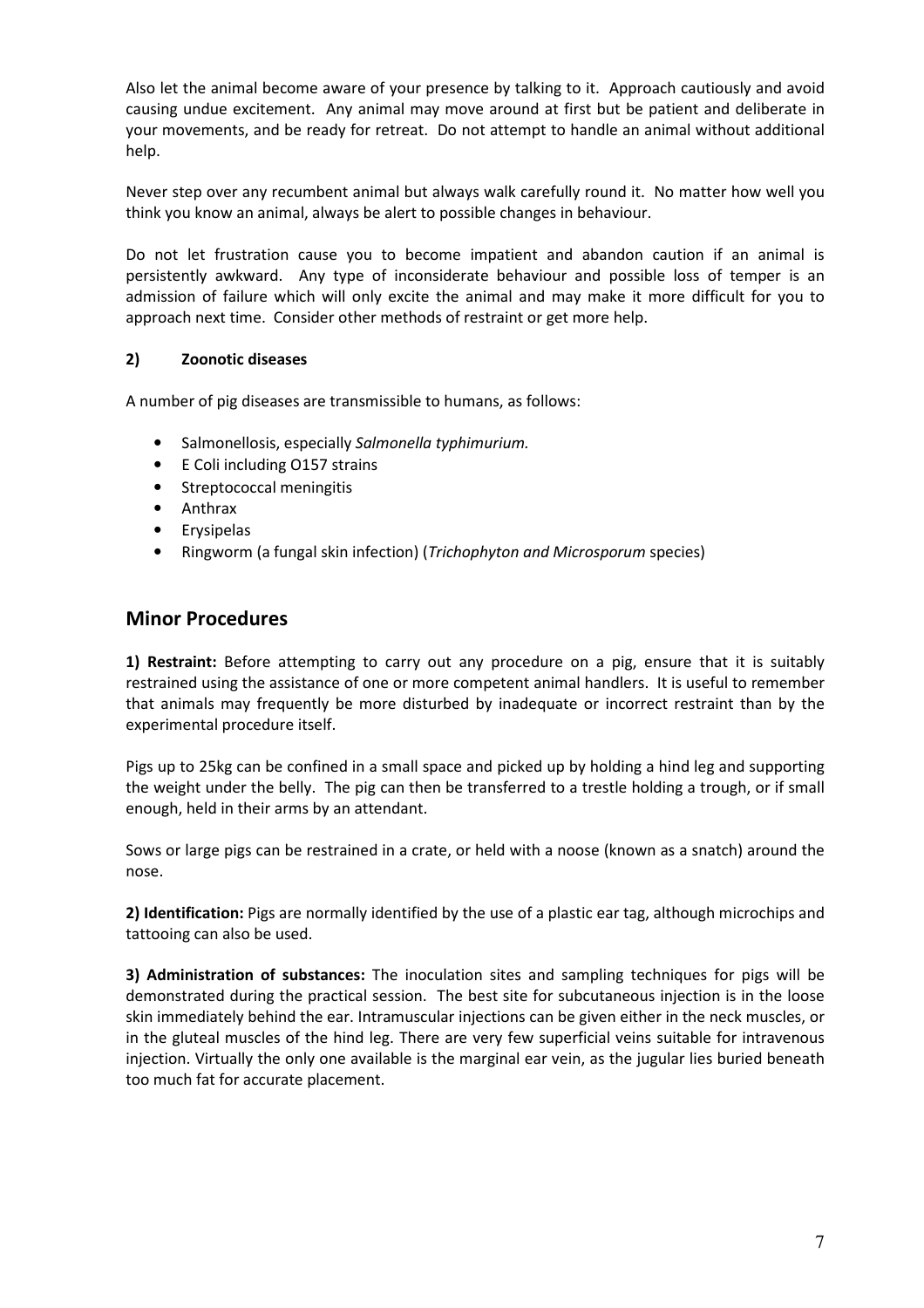

4) Blood sampling: The collection of a blood sample from a pig is not an easy task, due to the scarcity of easily accessible veins.

- a) Marginal ear vein. This vein is usually visible, especially in white pigs, but although it is possible to inject substances into it, it is less useful for the collection of a blood sample, as the vein tends to collapse onto the needle. Use EMLA cream as a local anaesthetic and a tourniquet at the base of the ear to raise the vein. May be used for samples up to 2-3 ml.
- b) Jugular vein. This vein cannot be raised in the pig (cf sheep and cattle), because it is buried under a thick layer of fat. To take a blood sample from the jugular, the pig is restrained by a snatch in the standing position, with the head raised, exposing the neck and the jugular furrow. The jugular vein lies deep in the jugular furrow, but it cannot be palpated or visualised. Sampling is therefore "blind" and training by experienced technicians will necessary before this is attempted. The use of a syringe and needle is easier than a vacutainer.
- c) Anterior vena cava. In smaller pigs,  $($ <15kgs) the pig may be restrained in dorsal recumbence in a trough and blood collected from the anterior vena cava. This technique is easier to carry out than sampling from the jugular, but requires a longer needle and can be hazardous to the pig. The needle puncture must be made "blind" into the area of the thoracic inlet, where a number of vital nerves and arteries lie.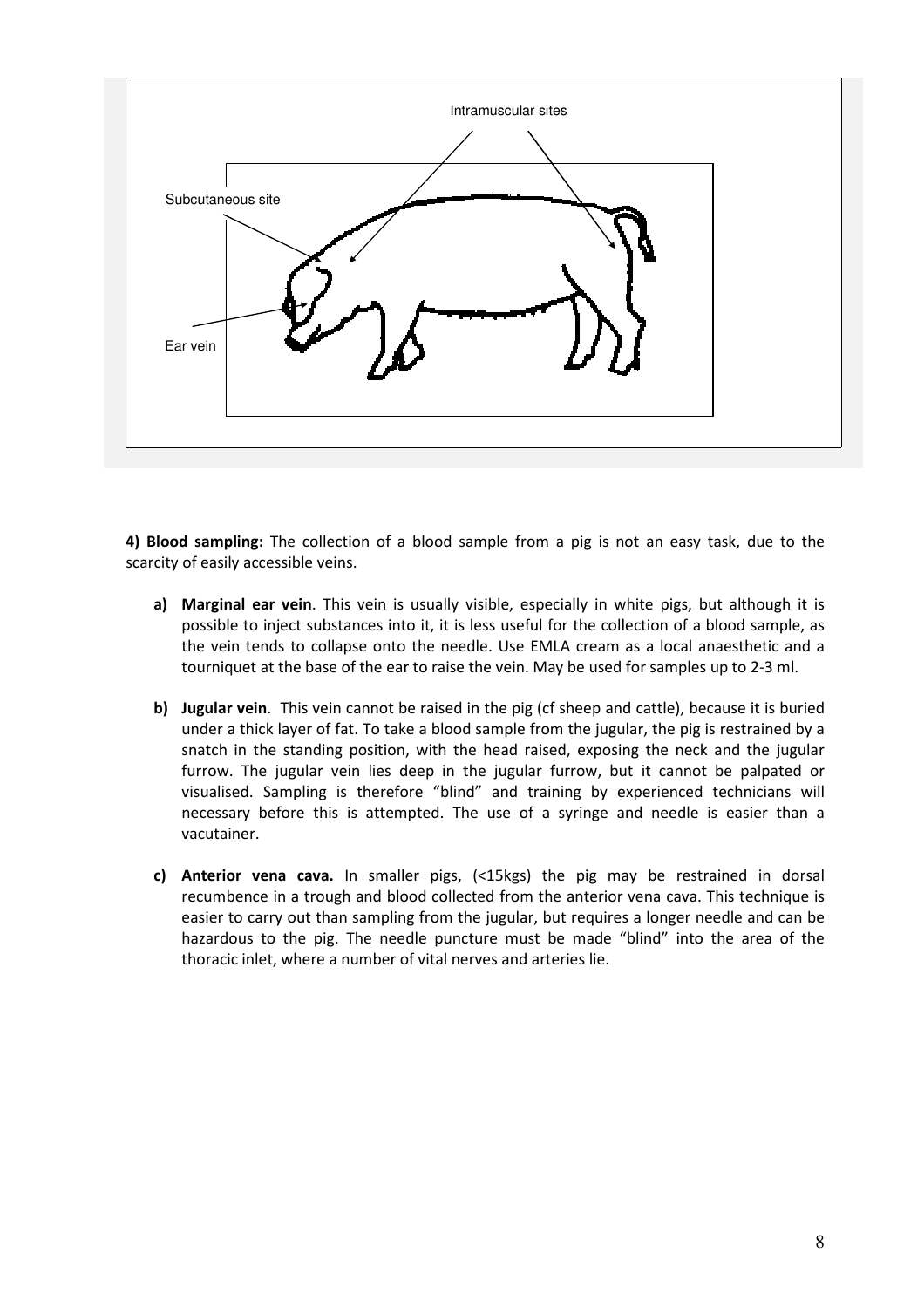## Health and disease

Biosecurity: Pigs are not among the species listed in Schedule 2 of ASPA, which means that you do not have purchase them from HO designated sources, unless they are genetically altered. You may therefore purchase pigs from any source; direct from a commercial farm; from a dealer; or even from a market. Such animals will often be of unknown health status, so it is a case of "caveat emptor" – let the buyer beware.

Pig farms that are owned by breeding companies are usually bio-secure and well aware of the health status of their farms. Information about this can normally be obtained directly from the company. However, even with "high health" status herds, the disease picture is never static and disease breakdowns occur occasionally.

Unfortunately sub-clinical infections can often become clinical if the animal is stressed, for instance by transport, or changes in the management or environment. These are exactly the stresses imposed on conventionally reared farm animals that are purchased for use in research. An additional stress will also occur if animals from different sources are mixed together. Then, the different pathogens that each is carrying will inter-act. The effects of this are normally additive, resulting in an outbreak of clinical disease in the group a few days after mixing.

For these reasons, it is essential that every effort is made to purchase pigs from farms of known health status and to carry out confirmatory health checks prior to their use in a scientific procedure.

**Disease history:** Where possible obtain a full history of both the farm and the animal. Are any routine health screenings carried out? Does the farm belong to any voluntary animal health or farm assurance schemes? Are any routine vaccinations given? Has the animal had any illness or treatment?

Behaviour: A healthy pig should be alert, inquisitive and interact with others in the group (normal social behaviour). Inactivity and separation from others in the group is often the first sign that an animal is unwell. However, note that a normal pig will be awake and alert for many short periods for a total of about 12 hours out of 24, therefore it is quite normal to look into a room of pigs and see the entire group quietly lying around. It is important to watch their behaviour without disturbing them for a reasonable period and then assess the response when the pigs are disturbed. A sick pig may hide at the back of a group, lag behind when they are moved and when it stands may have an arched back and head and ears more drooped than normal.

Body condition: Assess the condition of the animal. Is it well-grown for its age? Does it have a healthy covering of fat over the dorsal spines of the backbone? There are systems for body condition "scoring", grading between 1 (emaciated) to 5 (obese). A condition score of between 2.5 and 3.5 is normally considered desirable. The body condition of pigs can be usually be assessed relatively easily from a distance, but this can be more difficult in outdoor units.

Appearance of the coat / skin: The appearance of the skin can usually be easily assessed and any lesions seen in pigs, although this may be more difficult in darkly pigmented breeds. Lesions to look for include wounds, erysipelas (often diamond shape lesions), ringworm (circular, crusting scabs), and evidence of tail-biting or hernias (umbilical or inguinal).

Gait and nervous symptoms: Animals should have a relaxed posture and normal gait, without lameness or ataxia. They should be able to rise from the lying position without difficulty. Note that pigs normally rise on their front legs first (the reverse of cattle and sheep). Pigs, especially large pigs or those kept on slats can be particularly prone to lameness. There should be no other nervous signs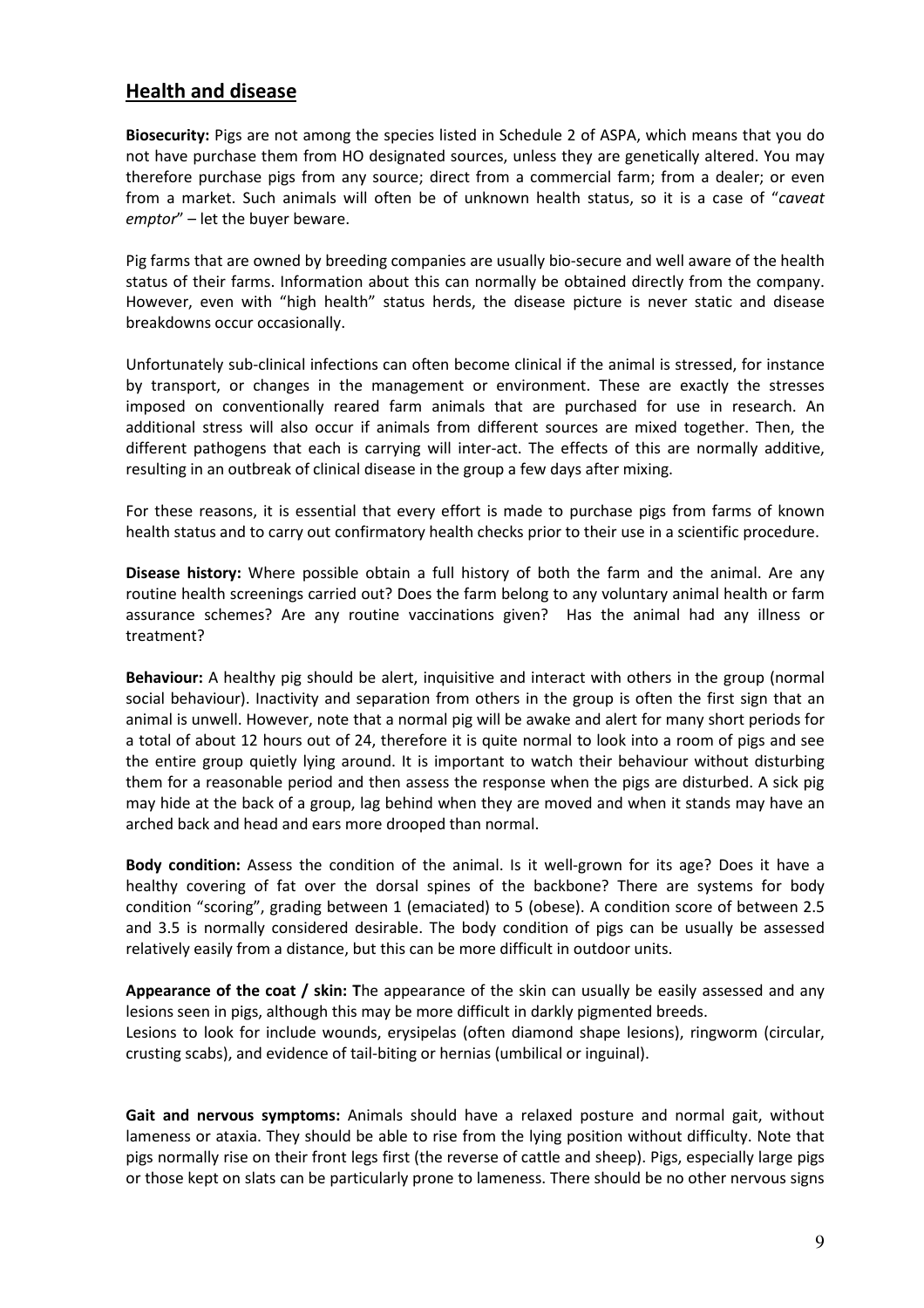– body tremors, circling, blindness or head tilt etc. Pigs can suffer from meningitis due to Strepococcal infections and are also prone to inner ear infections, leading to head tilt.

Respiratory system: When a pig is at rest, the respiratory movements should be hardly visible. If they are shallow and rapid or deep and laboured, then there is some degree of respiratory distress. This could be due to pain or disease, or to a combination of both.

There should be no coughing or sneezing and the eyes should appear bright and clear, without discharges or swollen / closed eyelids.

Gastro-intestinal system: There should be no evidence of diarrhoea, which usually shows as staining of the tail and perineum. Blood in the faeces may be due to excessive straining, or to some of the more virulent infections, such as salmonella or swine dysentery (Brachyspira).

Temperature, respiration rate and heart rate: The normal values are given below:

Temperature Respiratory rate Heart rate  $38.6 - 39.2$ <sup>o</sup>C 12-20/minute 50-100/minute

Colour of mucous membranes: The inner surface of the conjunctiva is a good place to look for this, although the inside of the mouth or the vulva can also be used.

The mucous membranes should normally be pink. Paleness may indicate anaemia; yellow discolouration (jaundice) is due to liver disease, redness may be local inflammation or a sign of systemic disease, whilst blue discolouration (cyanosis) usually indicates circulatory collapse.

Dehydration: If fluid loss, (due to diarrhoea, vomiting, urine, sweat and respiration), exceeds fluid intake, then the animal will become dehydrated. Evidence of this can be detected in the elasticity of the skin. If a fold of skin is pinched between the thumb and forefinger, it should return immediately to its former position when released. If it "tents", then the animal is approximately 5% dehydrated. If dehydration approaches 10%, fluid is lost from the fat pad at the back of the eye and the eye appears to retract into the socket (sunken eye). This is a serious level of dehydration which is life threatening if it remains uncorrected.

Laboratory tests: Examples of such tests would be the examination of a rectal swab for salmonella; blood tests for specific disease antibodies; skin scrapes for ringworm or parasites such as the mange mite.

Some laboratory tests will be undertaken to establish freedom from disease in order to protect the health of the other animals in the unit, or the humans who come into contact with them. Other tests may be specifically to establish the health status of an animal prior to use on a procedure.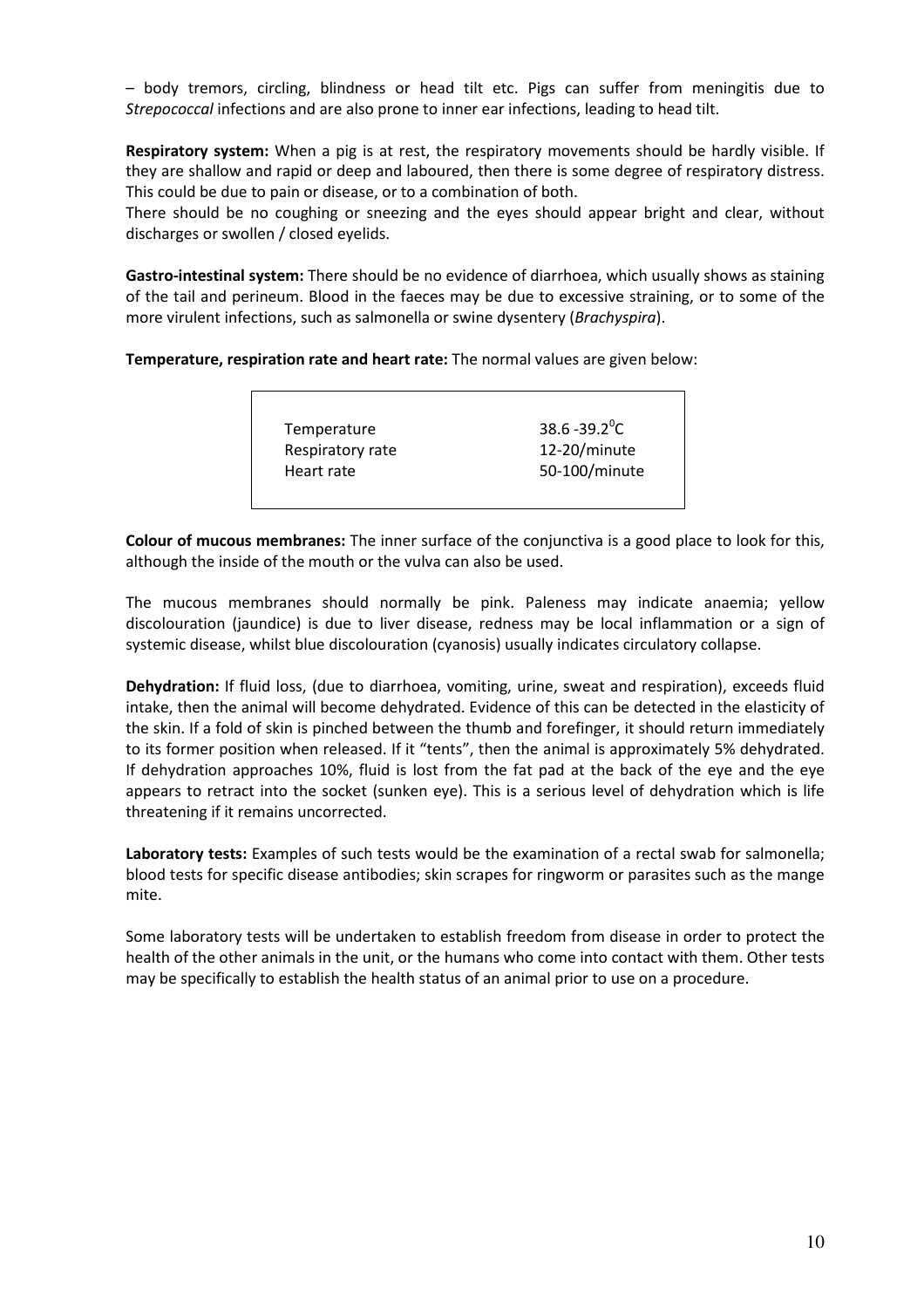## Common diseases of pigs

### 1) Notifiable diseases

Under the Animal Health Act 1981, a number of important diseases are designated as notifiable. The law requires that the existence, or the suspicion of existence, of a notifiable disease must immediately be reported to the police or to DEFRA. Various orders under the Act give extensive powers to the authorities to prevent certain diseases entering the UK (ie Swine Fever, Foot and Mouth); to eradicate diseases already present (ie Anthrax); or to control the spread of others (ie Salmonellosis).

Most of the notifiable diseases are potentially or actually of considerable economic significance to the UK livestock industry. The notifiable diseases are listed below, with those that are zoonoses marked in bold.

| Anthrax                                        | very rare in UK |
|------------------------------------------------|-----------------|
| Aujesky's disease                              | not in UK       |
| <b>Rabies</b>                                  | not in UK       |
| Classical and African swine fever (CSF, ASFV). | not in UK       |
| Swine vesicular disease (SVD)                  | not in UK       |
| Foot and mouth disease (FMDV)                  | not in UK       |
| Teschen disease (enterovirus)                  | not in UK       |

### 2) Other pig diseases

### Piglets

Diarrhoea due to E. coli, Clostridium perfringens, Rotavirus.

#### Weaner pias and older

Diarrhoea and Oedema Disease - E.coli Meningitis - Streptococcus suis type II Pneumonia - Mycoplasma hyopneumonia, Actinobacillus Erysipelas – Erysipelothix rhusiopathie Glasser's Disease - Haemophilus parasuis. Ringworm – Trichophyton fungus PMWS (Post Weaning Multisystemic Wasting Syndrome) - Circovirus 2. Swine Dysentery - Brachyspira hyodysenteria. IA (Porcine Intestinal Adenomatosis) - Lawsonia intracellularis

### Reproductive Failure

Parvovirus – infertility, stillbirths and mummification. PRRS (Porcine Reproductive and Respiratory Syndrome)

All Ages Lameness Tail-biting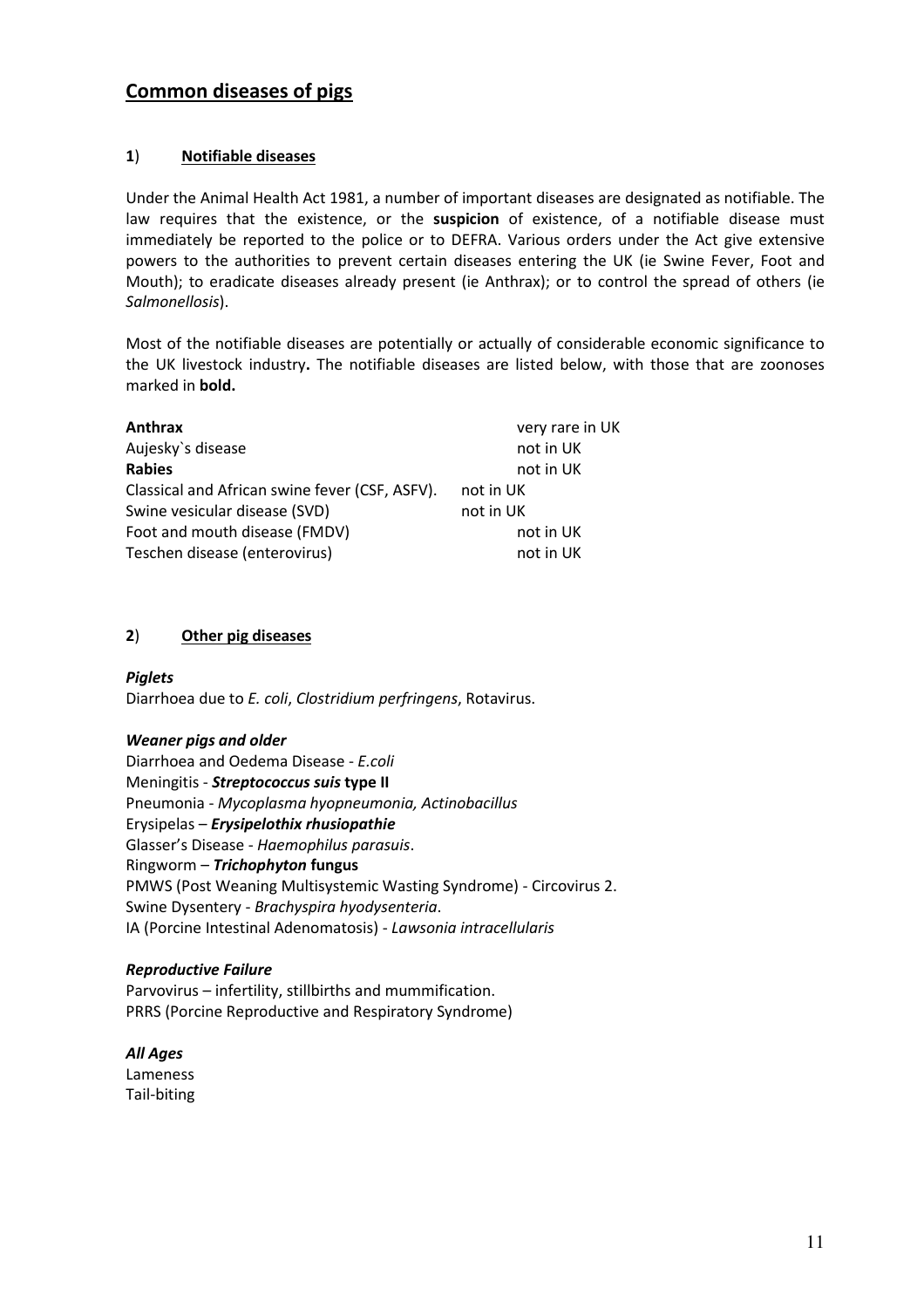# Anaesthesia and analgesia

### 1) Local anaesthesia

Although used widely in cattle and sheep, these are less widely used in the pig due to the restraint problems in this species. Nonetheless, there are preparations which may be useful. One of these is a topical cream (EMLA cream), which can be used over the ear vein before blood sampling. Other preparations include topical drops (onto the cornea) and spray formulations (onto mucous membranes). They may also be injected into tissues to provide local infiltration of an area, (around a wound). The most widely used preparations contain lignocaine.

Post-operative care can have a dramatic effect on the speed of recovery of a pig following surgery. The provision of pre-operative analgesia should be considered essential for this species.

### 1) General Anaesthesia

### Pre-operative preparation

Before general anaesthesia is undertaken in any animal, there are some simple pre-operative procedures that should be carried out:

a) Acclimatisation: If the pig has been recently introduced to the unit, allow an acclimatisation period of at least 1 week, and preferably 2 weeks, before surgery. During this period the metabolic and hormonal changes caused by the stress of moving will return to normal.

b) Health check: Make sure that the pig is in good health. Carry out a clinical examination immediately before anaesthesia, checking cardiovascular and respiratory function.

c) Fasting: This is advisable with to prevent regurgitation of food during induction, in pigs usually 12 hours is sufficient.

d) Pre-medication: The use of certain drugs prior to anaesthesia may be useful.

Sedatives: Will help to reduce anxiety and aggressiveness in pigs prior to the induction of anaesthesia. Sedatives will also reduce the total dose of anaesthetic required and provide a smoother induction of anaesthesia. This is particularly important in pigs which can be very prone to stress and difficult to handle for induction.

Azaperone – (Stresnil, Janssen) is a butyrophenone neuroleptic sedative used in pigs for prevention and treatment of aggression, to reduce stress (ie when associated with transport and as premedication for both local and general anaesthesia).

Anticholinergic drugs: (Atropine) This may be used to reduce the volume of salivary and bronchial secretions, which might block airways, and also block the vaso-vagal reflex that causes slowing of the heart during surgical procedures).

Analgesics: Pigs are fairly vocal animals, and will usually let you know if they are in pain, although it can sometimes be difficult to tell if the noise is a normal response to restraint, rather than pain.

There are a number of analgesics that can be used to mitigate pain in pigs: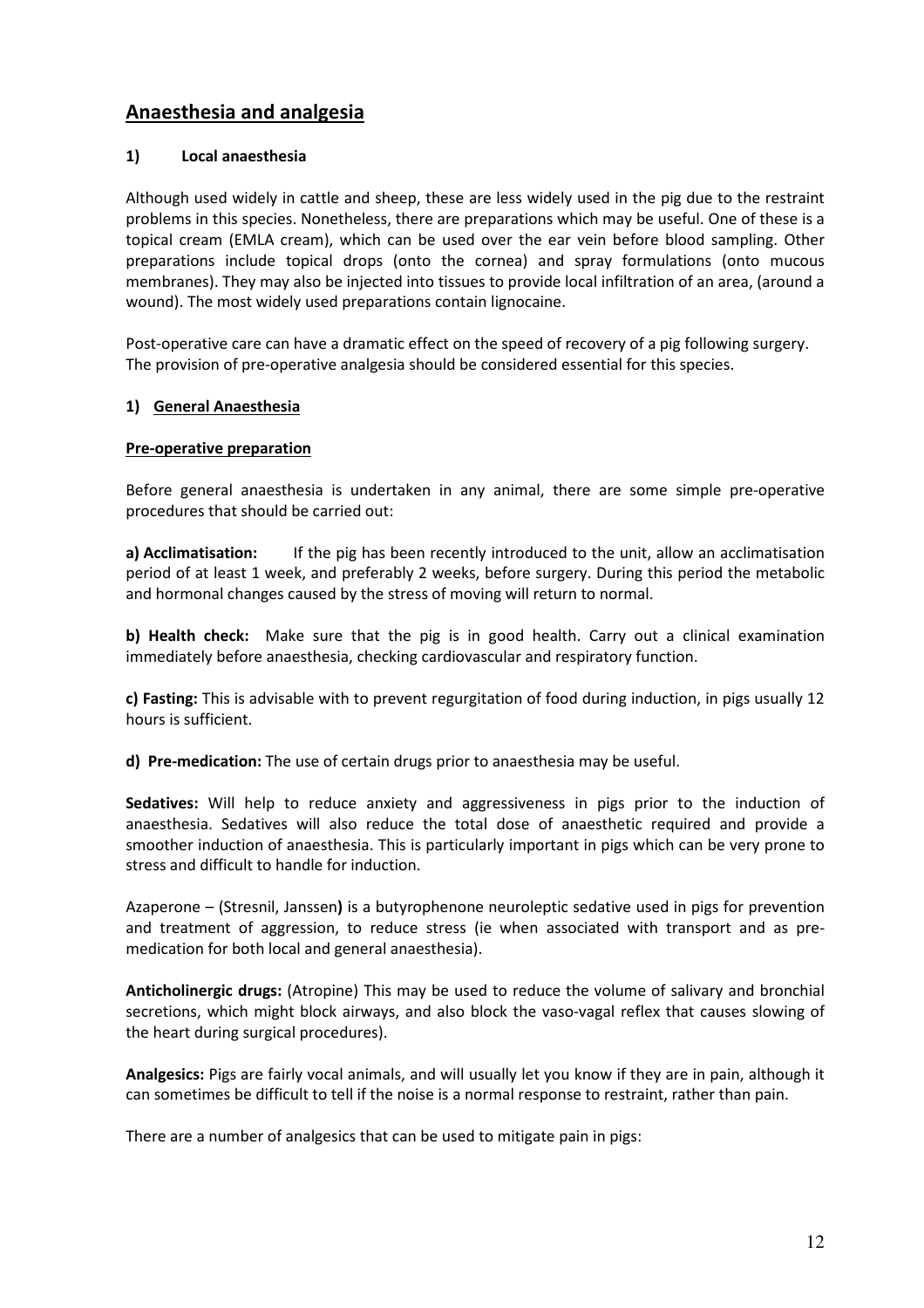(i) Non-steroidal anti-inflammatory drugs (NSAID's): Some of the newer compounds are effective analgesics for mild to moderate pain in pigs. One NSAID licensed for use in pigs is Ketoprofen (Ketofen -Merial). Others that are not licensed but that have been used successfully are Flunixin (Finadyne – Schering-Plough) and Carprofen (Rimadyl – Pfizer).

(ii) Opioids: These are generally speaking more powerful analgesics than the NSAID's. However, their duration of action can be very short and their effects can vary considerably between the species. They must be used with care as they may also have respiratory depressant effects.

Buprenorphine, (Vetergesic or Temgesic) can be used in all species, but has a shorter persistence of action in pigs (< 4 hours) than in laboratory rodents, although this is still of longer duration than morphine or pethidine.

### 2) Anaesthetic agents

#### a) Injectable agents

These are best given intra-venously, but unfortunately there are relatively few superficial veins available for injection in the pig, the only practical one being the marginal ear vein. The following are the agents of choice:

### 1) Alphaxalone

Alphaxalone (Alfaxan) is not licensed for use in pigs, but is a safe anaesthetic in this species. It is rapidly metabolised and excreted via the liver, to give a quick recovery with few side effects. It should be given intravenously and will give approximately 20 minutes of surgical anaesthesia. This can be extended by incremental dosing without significantly increasing the recovery time. However, Alfaxan can prove expensive for heavier animals, although the use of a pre-medicant sedative will reduce the total dose required.

### 2) Ketamine and Medetomidine (or xylazine)

This combination does not provide full surgical anaesthesia, but may be used for restraint not involving painful procedures, or for endotracheal intubation. The major advantage is that the agents can be mixed in the same syringe and given by sub-cutaneous injection.

### 3) Propofol

Propofol (various trade names) is a short-acting anaesthetic giving 5-10 minutes anaesthesia, with very rapid recovery. Like alphaxalone, it must be given intravenously. It is most useful as an induction agent, where it may give long enough anaesthesia to allow endotracheal intubation. However, intubation in the pig is difficult and a longer-acting agent, such as alphaxalone, is usually more suitable.

#### b) Inhalation agents

The commonest volatile anaesthetic used is Isoflurane (various trade names). Other more recent volatile anaesthetic agents (Sevoflurane, Desflurane), may have indications in specific procedures.

The induction of anaesthesia: It is not practical, or necessary to induce anaesthesia in pigs by inhalation of Isoflurane via a mask. Normally, a short-acting injectable anaesthetic, such as Propofol or Alfaxan, is given intravenously to produce initial unconsciousness. An endotracheal tube is then